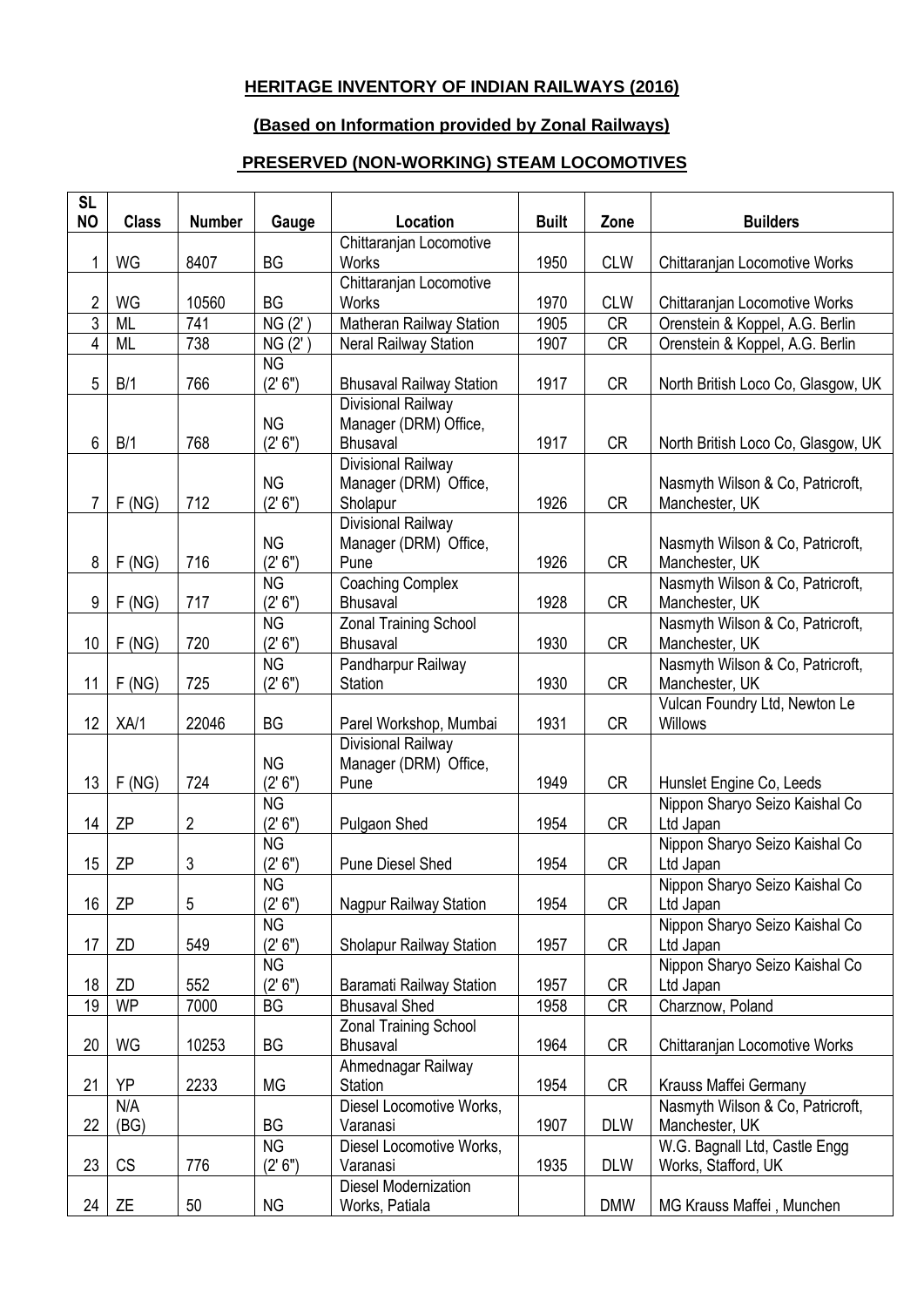|    |              |                |           | Divisional Railway                 |      |             |                                        |
|----|--------------|----------------|-----------|------------------------------------|------|-------------|----------------------------------------|
|    |              |                | <b>NG</b> | Manager (DRM) Office,              |      |             |                                        |
| 25 | <b>PL</b>    | 697            | (2' 6'')  | Waltair (Vishakapatnam)            | 1904 | <b>ECoR</b> | Kerr Stuart & Co Ltd UK                |
|    |              |                | <b>NG</b> |                                    |      |             |                                        |
| 26 | <b>PLR</b>   | 692            | (2' 6'')  | <b>BNR Hotel, Puri</b>             | 1904 | <b>ECoR</b> | Kerr Stuart & Co Ltd UK                |
|    |              |                | <b>NG</b> | Divisional Railway                 |      |             |                                        |
| 27 | CC           | 679            | (2' 6")   | Manager (DRM) Office<br>Sambalpur  | 1908 | <b>ECoR</b> | North British Loco Co, Glasgow, UK     |
|    |              |                | <b>NG</b> | Vizanagarm Railway                 |      |             |                                        |
| 28 | <b>PL</b>    | 693            | (2' 6")   | Station                            | 1924 | <b>ECoR</b> | Kerr Stuart & Co Ltd UK                |
|    |              |                | <b>NG</b> | <b>Waltair Railway Station</b>     |      |             |                                        |
| 29 | PL           | 694            | (2' 6'')  | (Vishakapatnam)                    | 1924 | <b>ECoR</b> | Kerr Stuart & Co Ltd UK                |
|    |              |                | <b>NG</b> | <b>Head Quarters Office</b>        |      |             | W.G. Bagnall Ltd, Castle Engg          |
| 30 | ΖB           | 60             | (2' 6'')  | ECoR, Bhubneswar                   | 1952 | <b>ECoR</b> | Works, Stafford, UK                    |
|    |              |                |           | Divisional Railway                 |      |             |                                        |
|    |              |                | <b>NG</b> | Manager (DRM) Office,              |      |             | W.G. Bagnall Ltd, Castle Engg          |
| 31 | AK           | 7              | (2' 6'')  | Dhanbad                            | 1914 | <b>ECR</b>  | Works, Stafford, UK                    |
|    |              |                | <b>NG</b> | Sanjay Gandhi Biological           |      |             |                                        |
| 32 | ZΒ           | 73             | (2' 6'')  | Garden, Patna                      | 1951 | <b>ECR</b>  | Corpet Louvet, France                  |
|    |              |                |           | Divisional Railway                 |      |             |                                        |
| 33 | YP           | 2001           | <b>MG</b> | Manager (DRM) Office<br>Samastipur | 1952 | <b>ECR</b>  | North British Loco Co, Glasgow, UK     |
|    |              |                |           | Divisional Railway                 |      |             |                                        |
|    |              |                |           | Manager (DRM) Office               |      |             | Canadian Locomotive Company,           |
| 34 | <b>WP</b>    | 7581           | BG        | Sonepur                            | 1955 | <b>ECR</b>  | Ontario                                |
|    |              | 04             |           |                                    |      |             |                                        |
| 35 | <b>RIL</b>   | (12796)        | <b>BG</b> | Hajipur Railway Station            | 1957 | <b>ECR</b>  | JUNG, Jugenthal, Germany               |
|    |              | 05             |           | Samastipur Railway                 |      |             |                                        |
| 36 | <b>RIL</b>   | (12797)        | BG        | Station                            | 1957 | <b>ECR</b>  | JUNG, Jugenthal, Germany               |
|    |              |                |           |                                    |      |             | Tata Engineering & Locomotive          |
| 37 | YP           | 2805           | <b>MG</b> | Patna Railway Station              | 1968 | <b>ECR</b>  | Company                                |
|    |              | 06             |           |                                    |      |             | Canadian Locomotive Company,           |
| 38 | <b>RIL</b>   | (12798)        | BG        | Danapur Railway Station            | 1957 | <b>ECR</b>  | Ontario                                |
| 39 | <b>RIL</b>   | 07<br>(12799)  | BG        | Mujaffarpur Railway<br>Station     | 1957 | <b>ECR</b>  | Canadian Locomotive Company,           |
|    |              |                |           | Regional Rail Museum -             |      |             | Ontario<br>Kitson Hewitson & Thompson, |
| 40 | G(BG)        | 21             | BG        | Howrah                             | 1855 | ER          | Leeds                                  |
|    |              | <b>798 DHR</b> |           | Regional Rail Museum               |      |             |                                        |
| 41 | B            | 45             | NG (2')   | Howrah                             | 1889 | ER          | North British Loco Co, Glasgow, UK     |
|    |              |                | <b>NG</b> |                                    |      |             |                                        |
| 42 | CC           | 670            | (2' 6'')  | Durgapur Railway Station           | 1907 | ER          | North British Loco Co, Glasgow, UK     |
|    |              |                | <b>NG</b> |                                    |      |             | W.G. Bagnall Ltd, Castle Engg          |
| 43 | <b>DELTA</b> | $AK-6$         | (2' 6'')  | Howrah Railway Station             | 1914 | ER          | Works, Stafford, UK                    |
|    |              |                | <b>NG</b> |                                    |      |             | W.G. Bagnall Ltd, Castle Engg          |
| 44 | BK           | 1              | (2' 6'')  | <b>Asansol Railway Station</b>     | 1914 | ER          | Works, Stafford, UK                    |
|    |              |                | <b>NG</b> |                                    |      |             | W.G. Bagnall Ltd, Castle Engg          |
| 45 | <b>DELTA</b> | AK-15          | (2' 6'')  | Katwa Railway Station              | 1914 | ER          | Works, Stafford, UK                    |
| 46 | 2S           | 3134           | <b>BG</b> | Regional Rail Museum<br>Howrah     | 1915 | ER          | Taylors Leeds & Co                     |
|    |              |                | <b>NG</b> |                                    |      |             | W.G. Bagnall Ltd, Castle Engg          |
| 47 | AK           | 3              | (2' 6'')  | Sealdah Railway Station            | 1915 | ER          | Works, Stafford, UK                    |
|    |              |                | <b>NG</b> | Regional Rail Museum               |      |             | W.G. Bagnall Ltd, Castle Engg          |
| 48 | <b>DELTA</b> | <b>BK-13</b>   | (2' 6'')  | Howrah                             | 1917 | ER          | Works, Stafford, UK                    |
|    |              |                |           | Regional Rail Museum               |      |             |                                        |
| 49 | HGS-2        | 26761          | BG        | Howrah                             | 1922 | ER          | William Beardmore Company              |
|    |              |                | <b>NG</b> | ER Head Quarters Office,           |      |             | Yorkshire Engine Co Ltd, Sheffield,    |
| 50 | CS           | 774            | (2' 6'')  | Kolkata,                           | 1932 | ER          | UK                                     |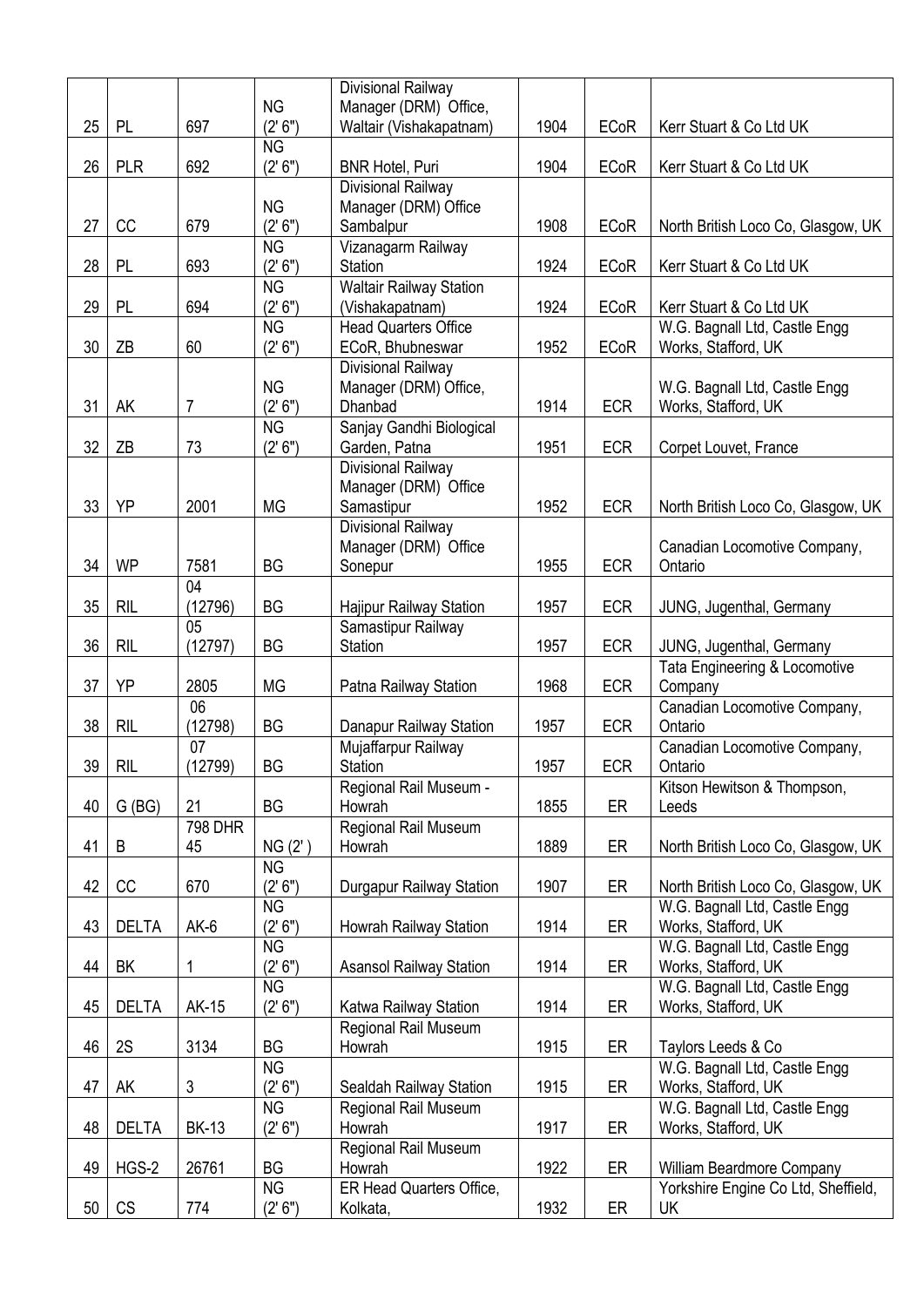| 51              | WG         | 9391          | <b>BG</b>              | Burdwan Loco Shed                         | 1956 | ER            | Chittaranjan Locomotive Works                   |
|-----------------|------------|---------------|------------------------|-------------------------------------------|------|---------------|-------------------------------------------------|
| 52              | WG         | 8258          | <b>BG</b>              | Sahibganj Loco Shed                       | 1959 | ER            | Chittaranjan Locomotive Works                   |
|                 |            |               |                        | Regional Rail Museum                      |      |               | Tata Engineering & Locomotive                   |
| 53              | YG         | 3403          | <b>MG</b>              | Howrah                                    | 1961 | ER            | Company                                         |
| 54              | <b>WG</b>  | 10527         | <b>BG</b>              | <b>Burdwan Loco Shed</b>                  | 1969 | ER            | Chittaranian Locomotive Works                   |
|                 |            |               | <b>NG</b>              |                                           |      |               |                                                 |
| 55              | CS         |               | (2' 6'')               | Jamalpur Workshop<br>Regional Rail Museum |      | ER            |                                                 |
| 56              | <b>HPS</b> | 32            | <b>BG</b>              | Howrah                                    |      | ER            | Not Known                                       |
| 57              | <b>WP</b>  | 7411          | BG                     | <b>Burdwan Loco Shed</b>                  |      | ER            | Not Known                                       |
|                 |            | 793 DHR       |                        | Regional Rail Museum -                    |      |               | Baldwin Locomotive Works,                       |
| 58              | B          | 40            | NG(2')                 | Chennai                                   | 1917 | <b>ICF</b>    | Philadelphia                                    |
|                 |            |               |                        | Regional Rail Museum -                    |      |               |                                                 |
| 59              | YG         | 4332          | <b>MG</b>              | Chennai                                   | 1956 | <b>ICF</b>    | Mitsubishi, Japan                               |
|                 |            | 37393         |                        | Regional Rail Museum -                    |      |               | Swiss Locomotive & Machine                      |
| 60              | Χ          | X 15          | <b>MG</b>              | Chennai                                   | 1952 | <b>ICF</b>    | <b>Works</b>                                    |
|                 |            |               | $\overline{\text{NG}}$ |                                           |      |               | W.G. Bagnall Ltd, Castle Engg                   |
| 61              | <b>CS</b>  | 773           | (2' 6'')               | Jamalpur Gymkhana,                        | 1927 | <b>IRIMEE</b> | Works, Stafford, UK                             |
| 62              | B          | 791           | NG(2')                 | <b>Gwalior Railway Station</b>            | 1895 | <b>NCR</b>    | Kerr Stuart & Co Ltd UK                         |
|                 |            |               | <b>NG</b>              |                                           | 1908 |               |                                                 |
| 63              | KC         | 527           | (2' 6'')               | Jhansi Workshops<br>Areal Manager Office  |      | <b>NCR</b>    | North British Loco Co, Glasgow, UK              |
| 64              | NH/2       | 750           | NG(2')                 | Gwalior                                   | 1923 | <b>NCR</b>    | Kerr Stuart & Co Ltd UK                         |
|                 |            |               | <b>NG</b>              |                                           |      |               |                                                 |
| 65              | ZB         | 72            | (2' 6'')               | Railway Station Allahabad                 | 1953 | <b>NCR</b>    | Corpet Louvet, France                           |
|                 |            |               |                        | Divisional Railway                        |      |               |                                                 |
|                 |            |               | <b>NG</b>              | Manager (DRM) Office                      |      |               | Kawasaki Rolling Stock Mfg Co Ltd               |
| 66              | <b>ZE</b>  | 47            | (2' 6'')               | Allahabad                                 | 1954 | <b>NCR</b>    | Japan                                           |
|                 |            |               | <b>NG</b>              |                                           |      |               | Kawasaki Rolling Stock Mfg Co Ltd               |
| 67              | <b>ZE</b>  | 55            | (2' 6'')               | <b>Dholpur Railway Station</b>            | 1954 | <b>NCR</b>    | Japan                                           |
|                 |            |               |                        | Divisional Railway                        |      |               |                                                 |
| 68              | <b>ZE</b>  | 53            | <b>NG (2'</b><br>6")   | Manager (DRM) Office,<br><b>AGC</b>       | 1955 | <b>NCR</b>    | Kawasaki Rolling Stock Mfg Co Ltd               |
|                 |            |               |                        | Divisional Railway                        |      |               | Japan                                           |
|                 |            |               | <b>NG</b>              | Manager (DRM) Office                      |      |               |                                                 |
| 69              | ZE         | 29            | (2' 6'')               | Jhansi                                    | 1955 | <b>NCR</b>    | Krauss Maffei Germany                           |
| 70              | <b>WP</b>  | 7656          | <b>BG</b>              | Senior Institute, Jhansi                  | 1968 | <b>NCR</b>    | Chittaranjan Locomotive Works                   |
|                 |            |               |                        |                                           |      |               | Dubes Company / Glasgow                         |
| 71              | Al         | 14            | MG                     | Rail Museum Gorakhpur                     | 1874 | <b>NER</b>    | Locomotive Company                              |
|                 |            |               |                        | Divisional Railway                        |      |               |                                                 |
|                 |            |               |                        | Manager (DRM) Office                      |      |               | W.G. Bagnall Ltd, Castle Engg                   |
| 72              | TB         | 4             | MG                     | Izzatnagar                                | 1935 | <b>NER</b>    | Works, Stafford, UK                             |
|                 |            |               |                        |                                           |      |               | Nasmyth Wilson & Co, Patricroft,                |
| 73              | T(MG)      | 32074         | MG                     | Izzatnagar Workshops                      | 1937 | <b>NER</b>    | Manchester, UK<br>W.G. Bagnall Ltd, Castle Engg |
| 74              | TB         | 6             | MG                     | Rail Museum Gorakhpur                     | 1946 | <b>NER</b>    | Works, Stafford, UK                             |
|                 |            |               |                        |                                           |      |               | Robert Stephenson and Hawthorn,                 |
| 75              | YL         | 5000          | MG                     | Izzatnagar Workshop                       | 1953 | <b>NER</b>    | Darlington, UK                                  |
| 76              | YL         | 5010          | MG                     | Izzatnagar Workshop                       | 1956 | <b>NER</b>    | Hitachi, Japan                                  |
|                 |            |               |                        | Divisional Railway                        |      |               |                                                 |
|                 |            |               |                        | Manager (DRM) Office                      |      |               | Tata Engineering & Locomotive                   |
| 77              | YP         | 2516          | MG                     | Lucknow                                   | 1963 | <b>NER</b>    | Company                                         |
| $\overline{78}$ | YL         | 5001          |                        | Gorakhpur Railway Station                 | 1952 | <b>NER</b>    | Harthone England                                |
|                 |            | 781           |                        | New Tinsukia Heritage                     |      |               | Sharp Stewart & Co, Atlas Works,                |
| 79              | B          | <b>DHR 23</b> | NG(2")                 | Park                                      |      | <b>NFR</b>    | Manchester                                      |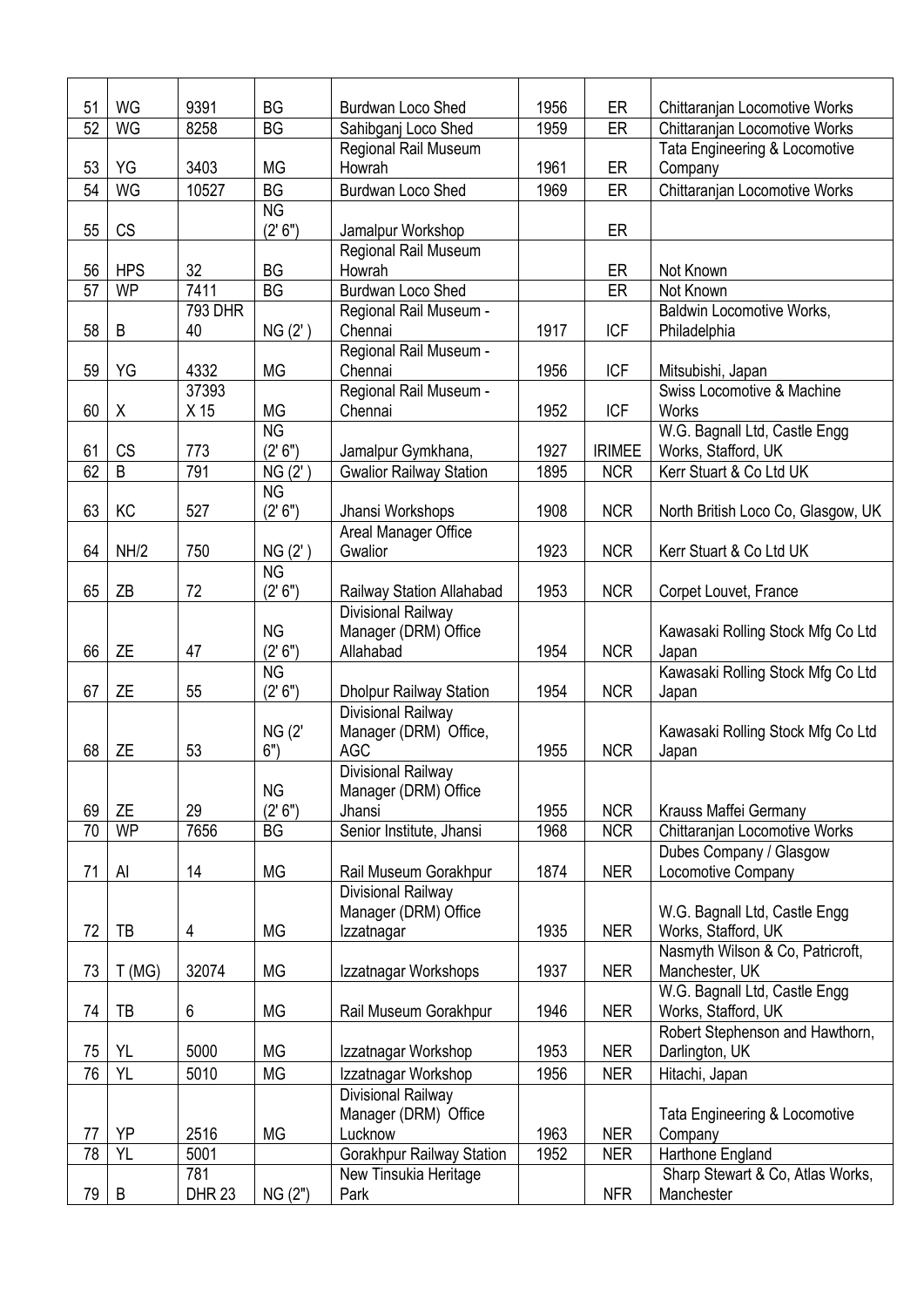| 80  | A(NG)       |               | NG(2')    | Ghoom Museum                   | 1911 | <b>NFR</b> | Orenstein & Koppel, A.G. Berlin     |
|-----|-------------|---------------|-----------|--------------------------------|------|------------|-------------------------------------|
|     |             |               |           | Divisional Railway             |      |            |                                     |
|     |             | 790           |           | Manager (DRM) Office           |      |            |                                     |
| 81  | $\sf B$     | <b>DHR 35</b> | NG(2')    | Katihar                        | 1914 | <b>NFR</b> | North British Loco Co, Glasgow, UK  |
|     |             | 808           |           | Head Quarters Office,          |      |            |                                     |
| 82  | C(2')       | <b>DHR 38</b> | NG(2')    | Maligaon                       | 1914 | <b>NFR</b> | North British Loco Co, Glasgow, UK  |
|     |             | 801           |           | New Bongaigaon                 |      |            |                                     |
| 83  | B           | <b>DHR 48</b> | NG(2')    | Workshop                       | 1925 | <b>NFR</b> | North British Loco Co, Glasgow, UK  |
|     |             |               |           | New Tinsukia Heritage          |      |            |                                     |
| 84  | GX          | 32086         | <b>MG</b> | Park                           | 1945 | <b>NFR</b> | Beyer Peacock & Co, Manchester      |
|     |             |               |           | New Jalpaiguri Railway         |      |            | Baldwin Locomotive Works,           |
| 85  | <b>MAWD</b> | 1798          | MG        | Station                        | 1948 | <b>NFR</b> | Philadelphia                        |
|     |             |               |           |                                |      |            | Tata Engineering & Locomotive       |
| 86  | YP          | 2112          | MG        | ROH Dept, New Jalpaiguri       | 1954 | <b>NFR</b> | Company                             |
|     |             |               |           |                                |      |            | Tata Engineering & Locomotive       |
| 87  | YP          | 2152          | MG        | Tinsukhia Loco Shed            | 1955 | <b>NFR</b> | Company                             |
|     |             |               |           |                                |      |            | Tata Engineering & Locomotive       |
| 88  | YG          | 3213          | <b>MG</b> | Mariani Railway Station        | 1956 | <b>NFR</b> | Company                             |
|     |             |               |           |                                |      |            | Wiener Locomotivfabrik, Florisdorf, |
| 89  | YG          | 4091          | MG        | Agartala Railway Station       | 1956 | <b>NFR</b> | Germany                             |
|     |             |               |           |                                |      |            | Wiener Locomotivfabrik, Florisdorf, |
| 90  | YG          | 4119          | <b>MG</b> | Guwahati Railway Station       | 1956 | <b>NFR</b> | Germany                             |
|     |             |               |           |                                |      |            | Tata Engineering & Locomotive       |
| 91  | YG          | 4367          | MG        | <b>Lumding Railway Station</b> | 1959 | <b>NFR</b> | Company                             |
|     |             |               |           | New Cooch Behar                |      |            | Tata Engineering & Locomotive       |
| 92  | YG          | 3382          | MG        | Heritage Park                  | 1961 | <b>NFR</b> | Company                             |
|     |             |               |           | New Tinsukia Heritage          |      |            | Tata Engineering & Locomotive       |
| 93  | YP          | 2618          | <b>MG</b> | Park                           | 1970 | <b>NFR</b> | Company                             |
|     |             | 785           |           |                                |      |            | Sharp Stewart & Co, Atlas Works,    |
| 94  | B           | <b>DHR 28</b> | NG(2')    | Dehradun Railway Station       | 1903 | <b>NR</b>  | Manchester                          |
|     |             |               | <b>NG</b> | NR Head-Quarters Office,       |      |            |                                     |
| 95  | <b>MTR</b>  | 1             | (2' 6")   | New Delhi                      | 1910 | <b>NR</b>  | Dick Kerr & Co Ltd, London, UK      |
|     |             |               |           | Divisional Railway             |      |            |                                     |
|     |             | 803           |           | Manager (DRM) Office           |      |            |                                     |
| 96  | $\sf B$     | <b>DHR 50</b> | NG(2')    | Moradabad                      | 1925 | <b>NR</b>  | North British Loco Co, Glasgow, UK  |
|     |             | 800           |           | Charbagh Railway Station,      |      |            |                                     |
| 97  | Β           | <b>DHR 47</b> | NG(2')    | Lucknow                        | 1926 | <b>NR</b>  | North British Loco Co, Glasgow, UK  |
|     |             |               |           | Railway Institute              |      |            | Vulcan Foundry Ltd, Newton Le       |
| 98  | XA/2        | 22002         | BG        | Chandausi                      | 1935 | <b>NR</b>  | Willows                             |
|     |             |               |           |                                |      |            |                                     |
| 99  | <b>WP</b>   | 7278          | BG        | Charbagh Loco Works            | 1949 | <b>NR</b>  | Montreal Loco Works, Canada         |
|     |             |               |           |                                |      |            | Tata Engineering & Locomotive       |
| 100 | YG          | 3724          | MG        | Rewari Loco Shed               | 1960 | <b>NR</b>  | Company                             |
|     |             |               |           | Divisional Railway             |      |            |                                     |
|     |             |               |           | Manager (DRM) Office           |      |            | Tata Engineering & Locomotive       |
| 101 | YG          | 3261          | MG        | Ambala                         | 1961 | <b>NR</b>  | Company                             |
|     |             |               |           | Chandigarh Railway             |      |            | Tata Engineering & Locomotive       |
| 102 | YG          | 3437          | MG        | Station                        | 1963 | <b>NR</b>  | Company                             |
|     |             |               |           |                                |      |            | Tata Engineering & Locomotive       |
| 103 | YP          | 2681          | МG        | Patiala Railway Station        | 1964 | <b>NR</b>  | Company                             |
|     |             |               |           | Ambala Cantt (UMB)             |      |            | Tata Engineering & Locomotive       |
| 104 | YP          | 2825          | MG        | Station                        | 1968 | <b>NR</b>  | Company                             |
|     |             |               | <b>NG</b> | Displayed at Tughlakabad       |      |            | W.G. Bagnall Ltd, Castle Engg       |
| 105 | ZB          | 59            | (2' 6'')  | Diesel Shed                    | 1952 | <b>NR</b>  | Works, Stafford, UK                 |
|     |             |               |           |                                |      |            |                                     |
| 106 | <b>ISR</b>  | 421           | MG        | Ajmer Workshops                | 1873 | <b>NWR</b> | <b>Black Hawthorn</b>               |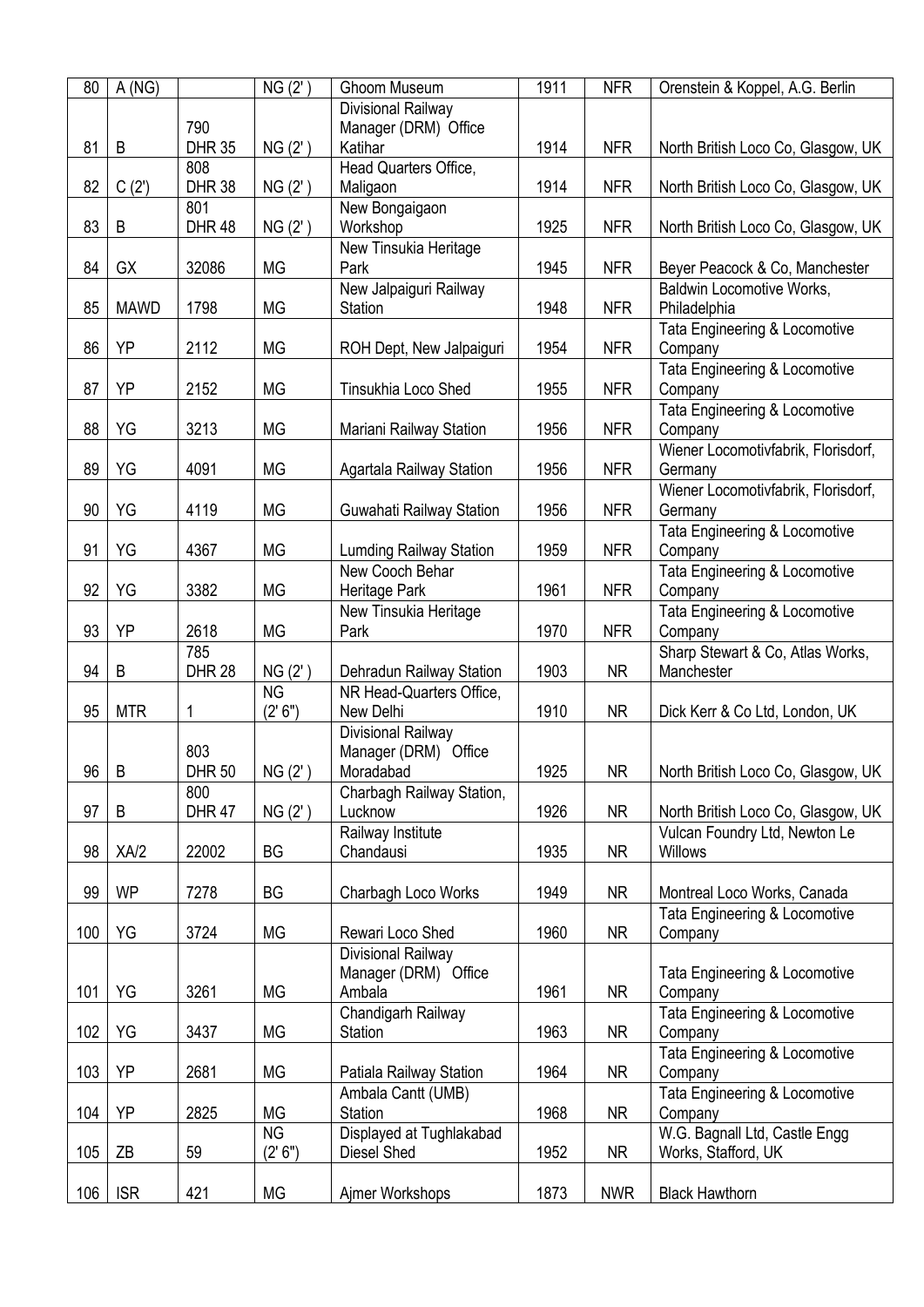|     |                |               |              | Divisional Railway                              |      |            |                                    |
|-----|----------------|---------------|--------------|-------------------------------------------------|------|------------|------------------------------------|
|     |                |               | <b>NG</b>    | Manager (DRM) Office                            |      |            | W.G. Bagnall Ltd, Castle Engg      |
| 107 | W              | 574           | (2' 6'')     | Aimer                                           | 1912 | <b>NWR</b> | Works, Stafford, UK                |
|     |                |               |              | Divisional Railway<br>Manager (DRM) Office      |      |            |                                    |
| 108 | G <sub>2</sub> | 31494         | <b>MG</b>    | <b>Bikaner</b>                                  | 1924 | <b>NWR</b> | Workshops Ajmer                    |
|     |                |               |              |                                                 |      |            | W.G. Bagnall Ltd, Castle Engg      |
| 109 | <b>OJ</b>      | 641           | <b>MG</b>    | Jaipur Station Park                             | 1944 | <b>NWR</b> | Works, Stafford, UK                |
|     |                |               | <b>NG</b>    |                                                 |      |            | Duro Dakovic, Slavonski Brod,      |
| 110 | ZB             | 120           | (2' 6'')     | Railway Station Jodhpur                         | 1959 | <b>NWR</b> | Yogoslavia                         |
|     |                |               |              |                                                 |      |            | Nippon Sharyo Seizo Kaishal Co     |
| 111 | <b>ZP</b>      | 2             | <b>NG</b>    | NWR HQ, Jaipur                                  | 1954 | <b>NWR</b> | Ltd Japan                          |
|     |                |               |              |                                                 |      |            | Kitson Hewitson & Thompson,        |
| 112 | G(BG)<br>N/A   | 22            | <b>BG</b>    | Rewari Loco Shed<br><b>National Rail Museum</b> | 1855 | <b>NR</b>  | Leeds                              |
| 113 | (BG)           |               | BG           | (NRM), New Delhi                                | 1862 | <b>RB</b>  | Anjubault of Paris, France         |
|     |                |               |              |                                                 |      |            | Sharp Stewart & Co, Atlas Works,   |
| 114 | B(BG)          | 26            | <b>BG</b>    | <b>National Rail Museum</b>                     | 1870 | <b>RB</b>  | Manchester                         |
|     |                |               |              |                                                 |      |            | Dubes Company / Glasgow            |
| 115 | <b>ISR</b>     | 207           | <b>MG</b>    | <b>National Rail Museum</b>                     | 1878 | <b>RB</b>  | Locomotive Company                 |
|     |                |               |              |                                                 |      |            | Dubes Company / Glasgow            |
| 116 | <b>FMA</b>     | 37302         | <b>MG</b>    | National Rail Museum                            | 1888 | <b>RB</b>  | Locomotive Company                 |
|     |                | 777           |              |                                                 |      |            | Sharp Stewart & Co, Atlas Works,   |
| 117 | B              | <b>DHR 18</b> | NG(2')       | <b>National Rail Museum</b>                     | 1889 | <b>RB</b>  | Manchester                         |
|     |                | 48            |              |                                                 |      |            | Dubes Company / Glasgow            |
| 118 | A(BG)          |               | <b>BG</b>    | <b>National Rail Museum</b>                     | 1891 | <b>RB</b>  | Locomotive Company                 |
| 119 | F(MG)          | 734           | <b>MG</b>    | <b>National Rail Museum</b>                     | 1895 | <b>RB</b>  | <b>Workshops Ajmer</b>             |
|     |                |               |              |                                                 |      |            | W.G. Bagnall Ltd, Castle Engg      |
| 120 | A(NG)          | 885           | NG(2')       | <b>National Rail Museum</b>                     | 1897 | <b>RB</b>  | Works, Stafford, UK                |
|     | <b>NA</b>      |               | <b>NG</b>    |                                                 |      |            | W.G. Bagnall Ltd, Castle Engg      |
| 121 | (2'6")         |               | (2' 6'')     | <b>National Rail Museum</b>                     | 1902 | <b>RB</b>  | Works, Stafford, UK                |
| 122 | <b>ST</b>      | 707           | <b>BG</b>    | <b>National Rail Museum</b>                     | 1904 | <b>RB</b>  | North British Loco Co, Glasgow, UK |
|     |                |               |              |                                                 |      |            |                                    |
| 123 | EM             | 922           | <b>BG</b>    | National Rail Museum                            | 1907 | <b>RB</b>  | North British Loco Co, Glasgow, UK |
|     |                |               |              |                                                 |      |            |                                    |
| 124 | ML             | 739           | NG(2')       | National Rail Museum                            | 1907 | <b>RB</b>  | Orenstein & Koppel, A.G. Berlin    |
|     | <b>MONO</b>    |               | <b>MONOR</b> |                                                 |      |            |                                    |
| 125 | <b>RAIL</b>    | 4             | AIL          | National Rail Museum                            | 1907 | <b>RB</b>  | Orenstein & Koppel, A.G. Berlin    |
|     | N/A            |               |              |                                                 |      |            | Nasmyth Wilson & Co, Patricroft,   |
| 126 | (BG)           |               | BG           | National Rail Museum                            | 1907 | <b>RB</b>  | Manchester, UK                     |
| 127 | $Y-2$          |               | BG           | National Rail Museum                            | 1907 | <b>RB</b>  | North British Loco Co, Glasgow, UK |
|     |                |               |              |                                                 |      |            | Vulcan Foundry Ltd, Newton Le      |
| 128 | HG/C           | 1598          | <b>BG</b>    | National Rail Museum                            | 1909 | <b>RB</b>  | <b>Willows</b>                     |
|     |                |               | <b>NG</b>    |                                                 |      |            |                                    |
| 129 | <b>MTR</b>     | 2             | (2' 6'')     | National Rail Museum                            | 1910 | <b>RB</b>  | Dick Kerr & Co Ltd, London, UK     |
|     |                | 37385 X       |              |                                                 |      |            | Swiss Locomotive & Machine         |
| 130 | X              | 07            | MG           | National Rail Museum                            | 1920 | <b>RB</b>  | <b>Works</b>                       |
| 131 | $P-2$          | 31652         | 1'3''        | National Rail Museum                            | 1923 | <b>RB</b>  | <b>Workshops Ajmer</b>             |
| 132 | M <sub>2</sub> | 162           | <b>MG</b>    | National Rail Museum                            | 1924 | <b>RB</b>  | Workshops Ajmer                    |
|     |                | 799           |              |                                                 |      |            |                                    |
| 133 | B              | <b>DHR 46</b> | NG(2')       | Rail Bhawan, New Delhi                          | 1925 | <b>RB</b>  | North British Loco Co, Glasgow, UK |
|     |                |               | <b>NG</b>    |                                                 |      |            | W.G. Bagnall Ltd, Castle Engg      |
| 134 | WT             | 594           | (2' 6'')     | National Rail Museum                            | 1925 | <b>RB</b>  | Works, Stafford, UK                |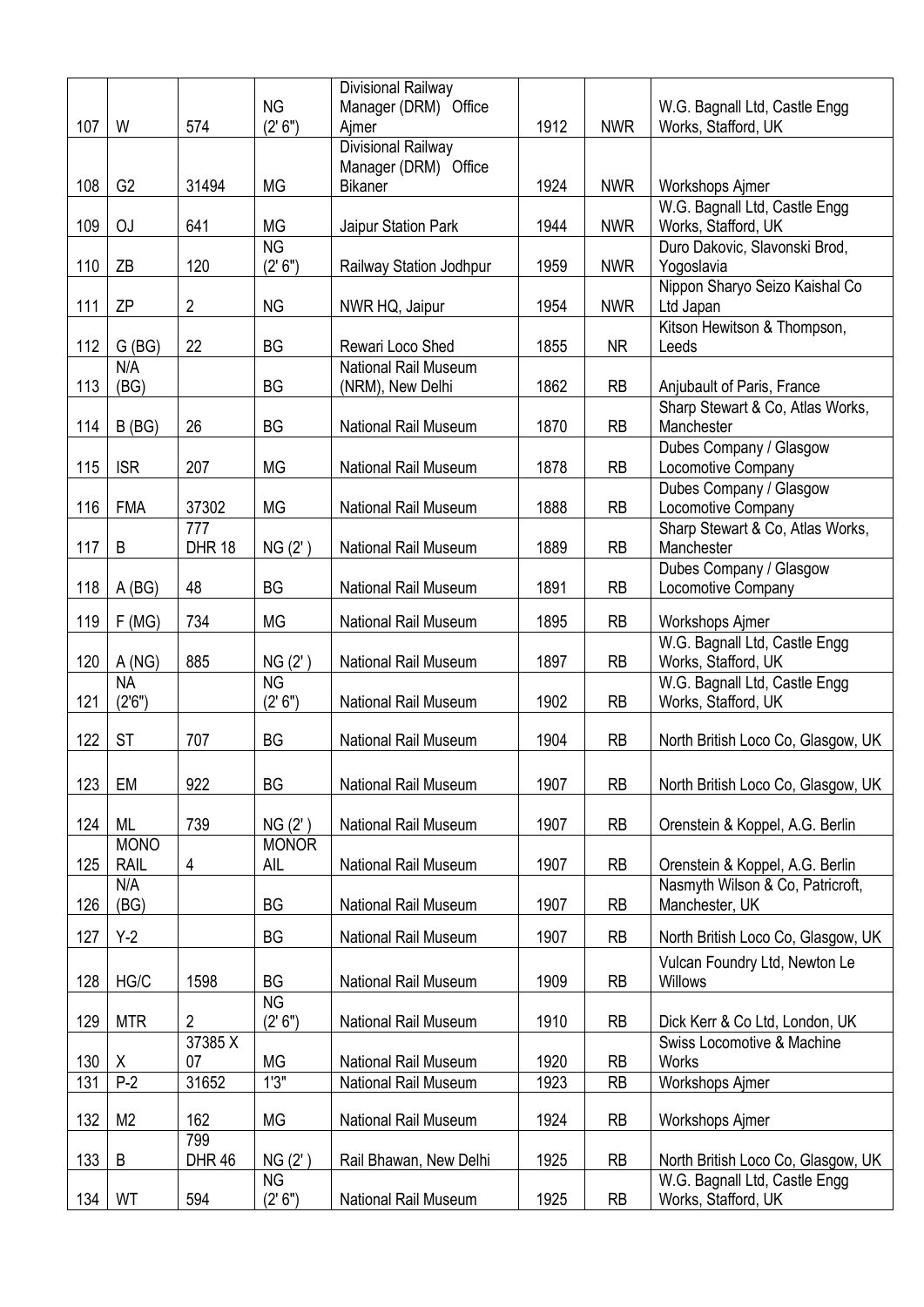|            | Sentinel              |               |                            |                                                     |              |                          | Sentinel Wagon Works,                                                    |
|------------|-----------------------|---------------|----------------------------|-----------------------------------------------------|--------------|--------------------------|--------------------------------------------------------------------------|
| 135        | -B                    |               | <b>BG</b>                  | <b>National Rail Museum</b>                         | 1926         | <b>RB</b>                | Shrewsbury, UK                                                           |
|            |                       |               | <b>NG</b>                  |                                                     |              |                          | Yorkshire Engine Co Ltd, Sheffield,                                      |
| 136        | <b>CS</b>             | 775           | (2' 6")                    | <b>National Rail Museum</b>                         | 1927         | <b>RB</b>                | UK                                                                       |
| 137        | XG/M                  | 36826         | <b>BG</b>                  | National Rail Museum                                | 1928         | <b>RB</b>                | Beyer Peacock & Co, Manchester                                           |
|            |                       |               | <b>NG</b>                  |                                                     |              |                          | Nasmyth Wilson & Co, Patricroft,                                         |
| 138        | <b>RD</b>             | 688           | (2' 6")                    | <b>National Rail Museum</b>                         | 1929         | <b>RB</b>                | Manchester, UK                                                           |
|            | Sentinel              | <b>BDR No</b> | <b>NG</b>                  |                                                     |              |                          | Sentinel Wagon Works,                                                    |
| 139        | $-N$                  | 8             | (2' 6'')                   | National Rail Museum                                | 1929         | RB                       | Shrewsbury, UK                                                           |
| 140        | P(BG)                 | 38815         | <b>BG</b>                  | National Rail Museum                                | 1930         | RB                       | Beyer Peacock & Co, Manchester                                           |
| 141        | XT/1                  | 36863         | <b>BG</b>                  | <b>National Rail Museum</b>                         | 1935         | <b>RB</b>                |                                                                          |
|            |                       |               |                            |                                                     |              |                          | Friedrich Krupp, Essen [D]                                               |
|            |                       |               | <b>MG</b>                  |                                                     |              |                          | Nasmyth Wilson & Co, Patricroft,                                         |
| 142        | YB/2                  | 30084         |                            | <b>National Rail Museum</b>                         | 1935         | <b>RB</b>                | Manchester, UK                                                           |
| 143        | PT                    | 37156         | <b>BG</b>                  | National Rail Museum                                | 1936         | <b>RB</b>                | Robert Stephenson, Darlington, UK                                        |
| 144        | TJ                    |               | <b>MG</b>                  |                                                     |              |                          | W.G. Bagnall Ltd, Castle Engg                                            |
|            |                       | 643           |                            | National Rail Museum                                | 1942         | <b>RB</b>                | Works, Stafford, UK<br><b>Baldwin Locomotive Works,</b>                  |
| 145        | ΗP                    | 31412         | <b>MG</b>                  | National Rail Museum                                | 1948         | <b>RB</b>                | Philadelphia                                                             |
|            |                       |               |                            |                                                     |              |                          | Vulcan Foundry Ltd, Newton Le                                            |
| 146        | <b>HPS</b>            | 24467         | <b>BG</b>                  | <b>National Rail Museum</b>                         | 1950         | <b>RB</b>                | <b>Willows</b>                                                           |
|            | N/A                   |               |                            |                                                     |              |                          |                                                                          |
| 147        | (BG)                  | 25630         | BG                         | <b>National Rail Museum</b>                         | 1954         | <b>RB</b>                | Henschel & Sohn, Kassel, Germany                                         |
|            |                       | 783           |                            | Head Quarters Office,                               |              |                          | Sharp Stewart & Co, Atlas Works,                                         |
| 148        | B                     | <b>DHR 26</b> | NG(2')                     | RCF, Kapurthala                                     | 1899         | <b>RCF</b>               | Manchester                                                               |
|            |                       |               | <b>NG</b>                  |                                                     |              |                          | W.G. Bagnall Ltd, Castle Engg                                            |
| 149        | B                     | 6             | (2' 6'')                   | RCF, Kapurthala                                     | 1916         | <b>RCF</b>               | Works, Stafford, UK                                                      |
|            |                       |               |                            | Research Designs &                                  |              |                          |                                                                          |
|            |                       | 797           |                            |                                                     |              |                          |                                                                          |
|            |                       |               |                            |                                                     |              |                          |                                                                          |
|            |                       |               |                            | Standards Organization,                             |              |                          |                                                                          |
| 150        | $\sf B$               | <b>DHR 44</b> | NG(2')<br><b>NG</b>        | Lucknow<br><b>Head Quarters Office</b>              | 1925         | <b>RDSO</b>              | Workshops Tindharia                                                      |
| 151        | <b>ZE</b>             | 54            | (2' 6'')                   |                                                     | 1954         | <b>RWF</b>               | Kawasaki Rolling Stock Mfg Co Ltd                                        |
|            |                       |               | <b>NG</b>                  | RWF, Bangalore<br>Head Quarters Office,             |              |                          | Japan                                                                    |
| 152        | <b>BS</b>             | $N-11$        | (2' 6'')                   | Secunderabad,                                       | 1905         | <b>SCR</b>               | Kitson & Co, Leeds                                                       |
|            |                       |               |                            | In front of Hyderabad                               |              |                          |                                                                          |
| 153        | YP                    | 2508          | <b>MG</b>                  | Bhawan, Hyderabad                                   | 1952         | <b>SCR</b>               | North British Loco Co, Glasgow, UK                                       |
|            |                       |               | <b>NG</b>                  |                                                     |              |                          |                                                                          |
| 154        | ΖE                    | 28            | (2' 6'')                   | Kazipet Railway Station                             | 1952         | <b>SCR</b>               | Krauss Maffei Germany                                                    |
|            |                       |               | <b>NG (2'</b>              | NG Rail Museum,                                     |              |                          | W.G. Bagnall Ltd, Castle Engg                                            |
| 155        | B                     | 5             | 6")                        | Motibagh                                            | 1907         | <b>SECR</b>              | Works, Stafford, UK                                                      |
|            |                       |               | $\overline{\text{NG (2)}}$ | NG Rail Museum,                                     |              |                          |                                                                          |
| 156        | CC                    | 677           | 6")                        | Motibagh                                            | 1907         | <b>SECR</b>              | North British Loco Co, Glasgow, UK                                       |
|            |                       |               | <b>NG</b>                  |                                                     |              |                          | Nasmyth Wilson & Co, Patricroft,                                         |
| 157        | <b>BS</b>             | 615           | (2' 6'')                   | Diesel Shed Motibagh                                | 1915         | <b>SECR</b>              | Manchester, UK                                                           |
|            |                       |               | <b>NG</b>                  |                                                     |              |                          |                                                                          |
| 158        | ΖE                    | 8             | (2' 6'')                   | Nainpur Railway Station                             | 1954         | <b>SECR</b>              | Krauss Maffei Germany                                                    |
|            |                       |               | <b>NG</b>                  |                                                     |              |                          |                                                                          |
| 159        | ΖE                    | 36            | (2' 6'')                   | Motibagh Workshop                                   | 1954         | <b>SECR</b>              | Krauss Maffei Germany                                                    |
|            |                       |               | <b>NG</b>                  |                                                     |              |                          |                                                                          |
| 160        | <b>ZE</b>             | 39            | (2' 6")                    | <b>Bilaspur Railway Station</b>                     | 1933         | <b>SECR</b>              |                                                                          |
|            |                       |               |                            | Divisional Railway                                  |              |                          |                                                                          |
|            |                       |               | <b>NG</b>                  | Manager(DRM) Office                                 |              |                          |                                                                          |
| 161        | <b>DELTA</b>          | 10            | (2' 6")                    | Complex-Raipur                                      | 1952         | <b>SECR</b>              | M'cleod England                                                          |
|            |                       |               | <b>NG</b>                  |                                                     |              |                          |                                                                          |
| 162<br>163 | CC<br>$\overline{CC}$ | 664<br>676    | (2' 6'')<br><b>NG</b>      | Swarna Jayanti Park, Adra<br>Ranchi Railway Station | 1906<br>1907 | <b>SER</b><br><b>SER</b> | North British Loco Co, Glasgow, UK<br>North British Loco Co, Glasgow, UK |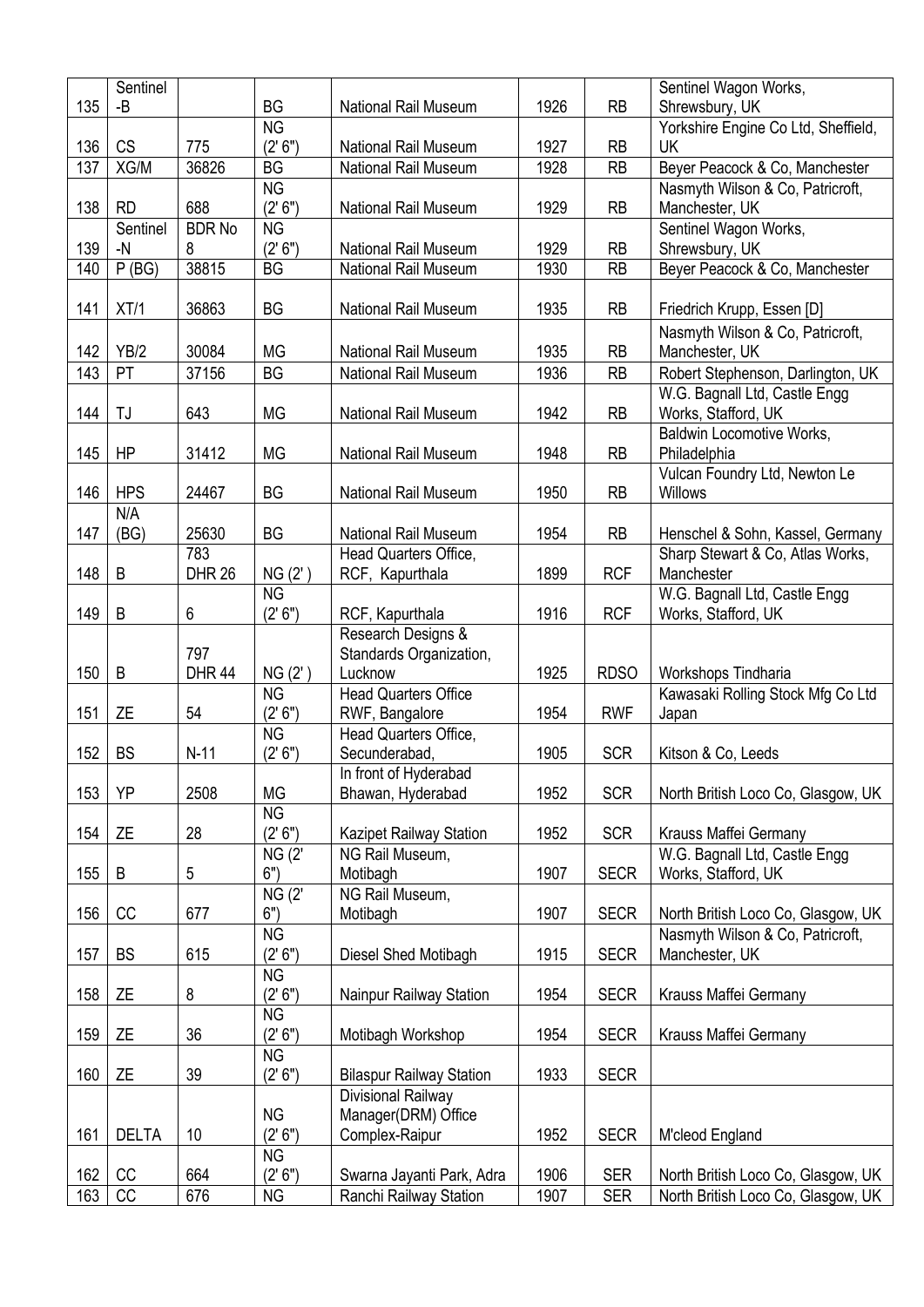|       |              |         | (2' 6'')              |                                    |      |            |                                     |
|-------|--------------|---------|-----------------------|------------------------------------|------|------------|-------------------------------------|
|       |              |         |                       | Divisional Railway                 |      |            |                                     |
|       |              |         | <b>NG</b>             | Manager(DRM) Office,               |      |            | W.G. Bagnall Ltd, Castle Engg       |
| 164   | $\sf B$      | 9       | (2' 6'')              | Ranchi                             | 1917 | <b>SER</b> | Works, Stafford, UK                 |
|       |              |         |                       | Divisional Railway                 |      |            |                                     |
|       |              |         | <b>NG</b>             | Manager(DRM) Office                |      |            |                                     |
| 165   | $\sf B$      | 11      | (2' 6")               | Chakradharpur                      | 1917 | <b>SER</b> | Andrew Barclay                      |
|       |              |         |                       | Divisional Railway                 |      |            |                                     |
|       |              |         |                       |                                    |      |            |                                     |
|       |              |         | <b>NG</b><br>(2' 6'') | Manager(DRM) Office                |      |            | Nasmyth Wilson & Co, Patricroft,    |
| 166   | <b>BS</b>    | 619     |                       | Adra                               | 1917 | <b>SER</b> | Manchester, UK                      |
| 167   | P(BG)        | 38811   | <b>BG</b>             | Kharagpur Workshop                 | 1926 | <b>SER</b> | Beyer Peacock & Co, Manchester      |
|       |              |         | <b>NG</b>             | Head Quarters Office SER,          |      |            | Nasmyth Wilson & Co, Patricroft,    |
| 168   | <b>RD</b>    | 690     | (2' 6'')              | Kolkata                            | 1929 | <b>SER</b> | Manchester, UK                      |
|       |              |         | <b>NG (2'</b>         |                                    |      |            |                                     |
| 169   | ZE           | 18      | 6")                   | Purulia Railway Station            | 1948 | <b>SER</b> | Corpet Louvet, France               |
|       |              |         | <b>NG</b>             |                                    |      |            |                                     |
| 170   | <b>DELTA</b> | 11      | (2' 6'')              | Virasat Sadan, Adra                | 1952 | <b>SER</b> | M'cleod England                     |
|       |              |         | <b>NG</b>             |                                    |      |            | W.G. Bagnall Ltd, Castle Engg       |
| 171   | <b>DELTA</b> | 12      | (2' 6'')              | <b>Bankura Railway Station</b>     | 1952 | <b>SER</b> | Works, Stafford, UK                 |
|       |              |         | <b>NG</b>             |                                    |      |            |                                     |
| 172   | ZE           | 27      | (2' 6")               | <b>Baripada Station Building</b>   | 1952 | <b>SER</b> | Krauss Maffei Germany               |
|       |              |         |                       | Divisional Railway                 |      |            |                                     |
|       |              |         |                       | Manager(DRM) Office                |      |            |                                     |
| 173   | <b>ZE</b>    | 20      | <b>NG</b>             | Kharagpur                          | 1952 | <b>SER</b> | Krauss Maffei Germany               |
|       |              |         | <b>NG</b>             | Railway Station                    |      |            | Kawasaki Rolling Stock Mfg Co Ltd   |
| 174   | ΖE           | 45      | (2' 6'')              | Santragachi                        | 1955 | <b>SER</b> | Japan                               |
|       |              |         |                       |                                    |      |            | Kawasaki Rolling Stock Mfg Co Ltd   |
| 175   | ΖE           | 32      | NG (2-6)              | IIT, Kharagpur                     | 1952 | <b>SER</b> | Japan                               |
|       |              |         | <b>NG</b>             | Head Quarters Office SR,           |      |            |                                     |
| 176   | PL           | 691     | (2' 6")               | Chennai                            | 1903 | <b>SR</b>  | Kerr Stuart & Co Ltd UK             |
| 177   | $V-1/2$      |         |                       | Perambur Loco Workshop             |      |            | North British Loco Co, Glasgow, UK  |
|       |              |         |                       |                                    |      |            |                                     |
|       |              | 700     | <b>BG</b>             |                                    | 1909 | <b>SR</b>  |                                     |
|       |              |         |                       |                                    |      |            | Yorkshire Engine Co Ltd, Sheffield, |
| 178   | A(MG)        | 37346   | <b>MG</b>             | Golden Rock Workshop               | 1916 | <b>SR</b>  | UK                                  |
|       |              | 37389 X |                       |                                    |      |            | Swiss Locomotive & Machine          |
| 179 X |              | 11      | MG                    | Coonoor Station                    | 1920 | <b>SR</b>  | Works                               |
|       |              | 37390 X |                       |                                    |      |            | Swiss Locomotive & Machine          |
| 180   | X            | 12      | MG                    | <b>Coonoor Railway Station</b>     | 1925 | <b>SR</b>  | Works                               |
|       |              |         | <b>NG</b>             | Head Quarters Office SR,           |      |            | Nippon Sharyo Seizo Kaishal Co      |
| 181   | <b>ZP</b>    | 4       | (2' 6")               | Chennai                            | 1950 | <b>SR</b>  | Ltd Japan                           |
|       |              | 37395 X |                       |                                    |      |            | Swiss Locomotive & Machine          |
| 182   | X            | 17      | MG                    | Rail Museum Trichy                 | 1952 | <b>SR</b>  | Works                               |
|       |              |         |                       | Divisional Railway                 |      |            |                                     |
|       |              |         |                       | Manager(DRM) Office                |      |            |                                     |
| 183   | YP           | 2204    | MG                    | Palghat                            | 1954 | <b>SR</b>  | Krauss Maffei Germany               |
|       |              |         |                       |                                    |      |            | Lenin Werke, Pilsen,                |
| 184   | YG           | 4136    | MG                    | Perambur Loco Workshop             | 1956 | <b>SR</b>  | Czechoslovakia                      |
|       |              |         |                       |                                    |      |            | Nippon Sharyo Seizo Kaishal Co      |
| 185   | YG           | 4310    | МG                    | <b>Trichy Railway Station</b>      | 1956 | <b>SR</b>  | Ltd Japan                           |
|       |              |         |                       |                                    |      |            | Tata Engineering & Locomotive       |
| 186   | YG           | 4205    | MG                    | Golden Rock Workshop               | 1958 | <b>SR</b>  | Company                             |
|       |              |         |                       |                                    |      |            | Tata Engineering & Locomotive       |
| 187   | YG           | 3358    | <b>MG</b>             | Golden Rock Workshop               | 1960 | <b>SR</b>  | Company                             |
|       |              |         | <b>NG</b>             |                                    |      |            | W.G. Bagnall Ltd, Castle Engg       |
| 188   | E(NG)        | 119     | (2' 6'')              | Railway Museum, Mysore             | 1900 | <b>SWR</b> | Works, Stafford, UK                 |
|       |              |         | <b>NG</b>             |                                    |      |            |                                     |
| 189   | <b>PL</b>    | 698     | (2' 6'')              | Railway Station, Bangalore<br>City | 1900 | <b>SWR</b> | Hunslet Engine Co, Leeds            |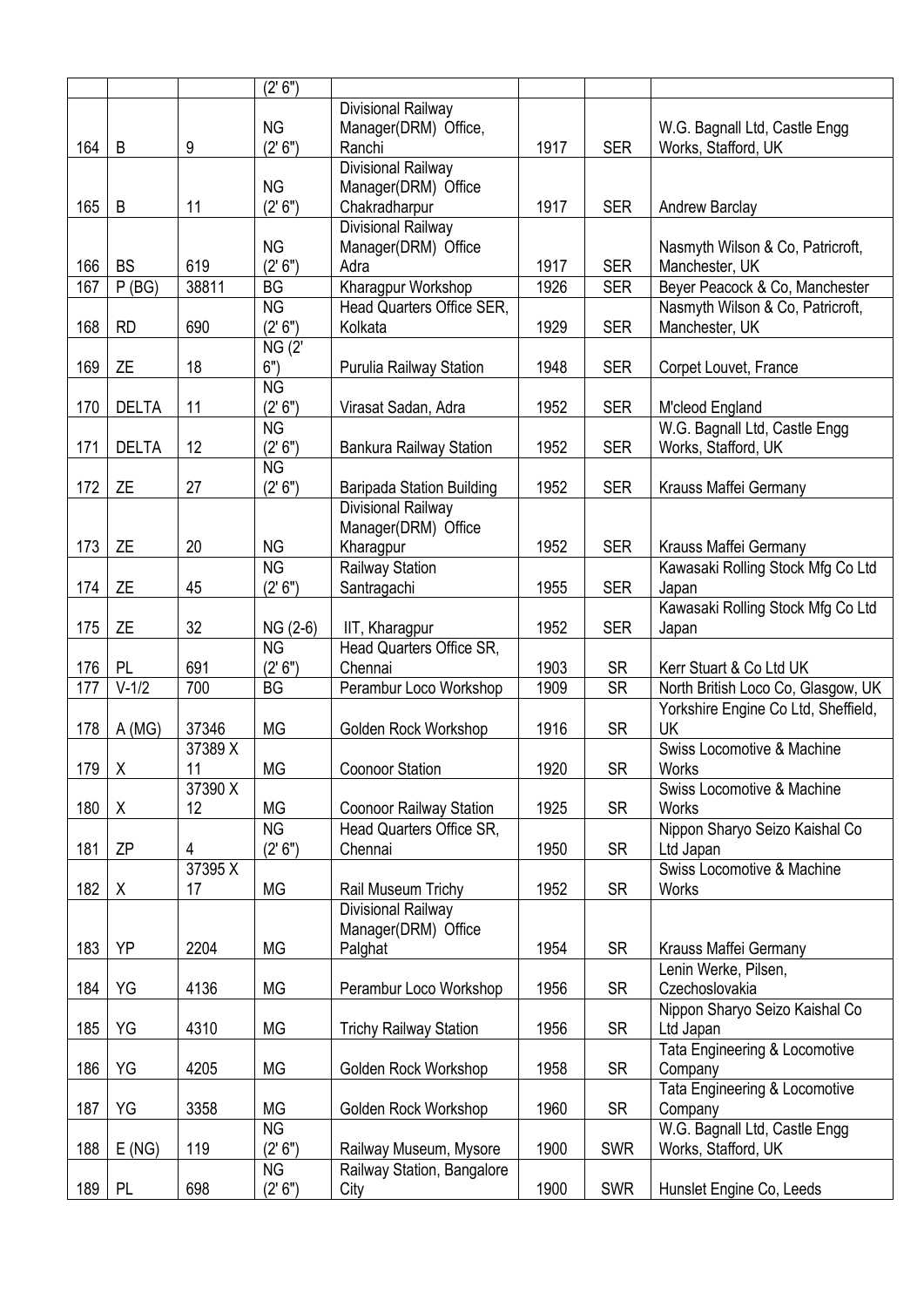|     |             |       |                       | Divisional Railway                                |      |            |                                                      |
|-----|-------------|-------|-----------------------|---------------------------------------------------|------|------------|------------------------------------------------------|
|     |             |       |                       | Manager(DRM) Office,                              |      |            |                                                      |
| 190 | E(MG)       | 37244 | MG                    | Mysore                                            | 1920 | <b>SWR</b> | North British Loco Co, Glasgow, UK                   |
| 191 | ES          | 506   | <b>NG</b><br>(2' 6'') | Railway Museum Mysore                             | 1922 | <b>SWR</b> | Kerr Stuart & Co Ltd UK                              |
|     |             |       |                       | Railway Museum Mysore                             |      |            | W.G. Bagnall Ltd, Castle Engg                        |
| 192 | <b>TS</b>   | 37338 | <b>MG</b>             |                                                   | 1932 | <b>SWR</b> | Works, Stafford, UK                                  |
|     |             |       |                       | Divisional Railway                                |      |            |                                                      |
|     |             |       |                       | Manager(DRM) Office                               |      |            | Vulcan Foundry Ltd, Newton Le                        |
| 193 | YD          | 30243 | <b>MG</b>             | Hubli                                             | 1949 | <b>SWR</b> | Willows                                              |
|     |             |       |                       | Railway Museum Mysore                             |      |            | Tata Engineering & Locomotive                        |
| 194 | YP          | 2511  | MG                    |                                                   | 1961 | <b>SWR</b> | Company                                              |
| 195 | ES          | 507   | <b>NG</b><br>(2' 6'') | Mysore Workshop                                   | 1926 | <b>SWR</b> | Kerr Stuart & Co Ltd UK                              |
|     |             |       |                       |                                                   |      |            | Tata Engineering & Locomotive                        |
| 196 | YG          | 4405  | <b>MG</b>             | Upper Lake, Bhopal                                | 1959 | <b>WCR</b> | Company                                              |
|     |             |       | <b>NG</b>             |                                                   |      |            | W.G. Bagnall Ltd, Castle Engg                        |
| 197 | F(NG)       | 718   | (2' 6")               | Jabalpur Railway Station                          | 1928 | <b>WCR</b> | Works, Stafford, UK                                  |
|     |             |       |                       | Divisional Railway                                |      |            |                                                      |
|     |             |       | <b>NG</b>             | Manager(DRM) Office                               |      |            |                                                      |
| 198 | F(NG)       | 722   | (2' 6'')              | Bhopal, Habibganj                                 | 1949 | <b>WCR</b> | Hunslet Engine Co, Leeds                             |
|     |             |       | <b>NG</b>             |                                                   |      |            |                                                      |
| 199 | F(NG)       | 723   | (2' 6'')              | Katni Railway Station                             | 1949 | <b>WCR</b> | Hunslet Engine Co, Leeds                             |
|     |             |       |                       |                                                   |      |            | Lenin Werke, Pilsen,                                 |
| 200 | YG          | 4143  | MG                    | <b>Guna Railway Station</b><br>Divisional Railway | 1956 | <b>WCR</b> | Czechoslovakia                                       |
|     |             |       | <b>NG</b>             | Manager(DRM) Office                               |      |            |                                                      |
| 201 | B/1         | 558   | (2' 6'')              | Bhavnagar                                         | 1910 | <b>WR</b>  | Hudswell Clarke & Co                                 |
|     |             |       |                       | Divisional Railway                                |      |            |                                                      |
|     |             |       | <b>NG</b>             | Manager(DRM) Office                               |      |            | W.G. Bagnall Ltd, Castle Engg                        |
| 202 | W           | 577   | (2' 6")               | Rajkot                                            | 1914 | <b>WR</b>  | Works, Stafford, UK                                  |
|     |             |       |                       | Divisional Railway                                |      |            |                                                      |
|     |             |       |                       | Manager(DRM) Office                               |      |            |                                                      |
| 203 | <b>NB</b>   | 564   | NG(2')                | Ratlam                                            | 1915 | <b>WR</b>  | Kerr Stuart & Co Ltd UK                              |
|     |             |       | <b>NG</b>             | Divisional Railway                                |      |            |                                                      |
| 204 | $\mathsf T$ | 603   | (2' 6'')              | Manager(DRM) Office,<br>Vadodara                  | 1920 | <b>WR</b>  | W.G. Bagnall Ltd, Castle Engg<br>Works, Stafford, UK |
|     |             |       | <b>NG</b>             | Head-Quarters Office WR,                          |      |            | W.G. Bagnall Ltd, Castle Engg                        |
| 205 | W           | 585   | (2' 6'')              | Churchgate, Mumbai                                | 1922 | <b>WR</b>  | Works, Stafford, UK                                  |
|     |             |       | <b>NG</b>             | Mumbai Central Railway                            |      |            |                                                      |
| 206 | Κ           | 563   | (2' 6'')              | <b>Station</b>                                    | 1929 | <b>WR</b>  | Kerr Stuart & Co Ltd UK                              |
|     |             |       | <b>NG</b>             | Ahmedabad Station                                 |      |            | W.G. Bagnall Ltd, Castle Engg                        |
| 207 | W           | 587   | (2' 6'')              | <b>Building</b>                                   | 1937 | <b>WR</b>  | Works, Stafford, UK                                  |
|     |             |       | <b>NG</b>             |                                                   |      |            | W.G. Bagnall Ltd, Castle Engg                        |
| 208 | ZB          | 61    | (2' 6")               | Dahod Workshop                                    | 1952 | <b>WR</b>  | Works, Stafford, UK                                  |
|     |             |       | <b>NG</b>             |                                                   |      |            |                                                      |
| 209 | ZB          | 91    | (2' 6")<br><b>NG</b>  | Railway Station Rajkot                            | 1953 | <b>WR</b>  | Krauss Maffei Germany                                |
| 210 | ΖB          | 77    | (2' 6'')              | Railway Station Ujjain                            | 1953 | WR         | Krauss Maffei Germany                                |
|     |             |       |                       |                                                   |      |            | Nippon Sharyo Seizo Kaishal Co                       |
| 211 | YG          | 4028  | MG                    | Railway Station Indore                            | 1954 | <b>WR</b>  | Ltd Japan                                            |
|     |             |       |                       |                                                   |      |            | Tata Engineering & Locomotive                        |
| 212 | YP          | 2150  | MG                    | Wankaner Shed, WR                                 | 1954 | <b>WR</b>  | Company                                              |
|     |             |       |                       |                                                   |      |            |                                                      |
| 213 | YP          | 2211  | MG                    | <b>Bhuj Railway Station</b>                       | 1954 | <b>WR</b>  | Krauss Maffei Germany                                |
|     |             |       |                       |                                                   |      |            | Lenin Werke, Pilsen,                                 |
| 214 | YG          | 4129  | MG                    | Etawah Safari Park, UP                            | 1956 | <b>WR</b>  | Czechoslovakia                                       |